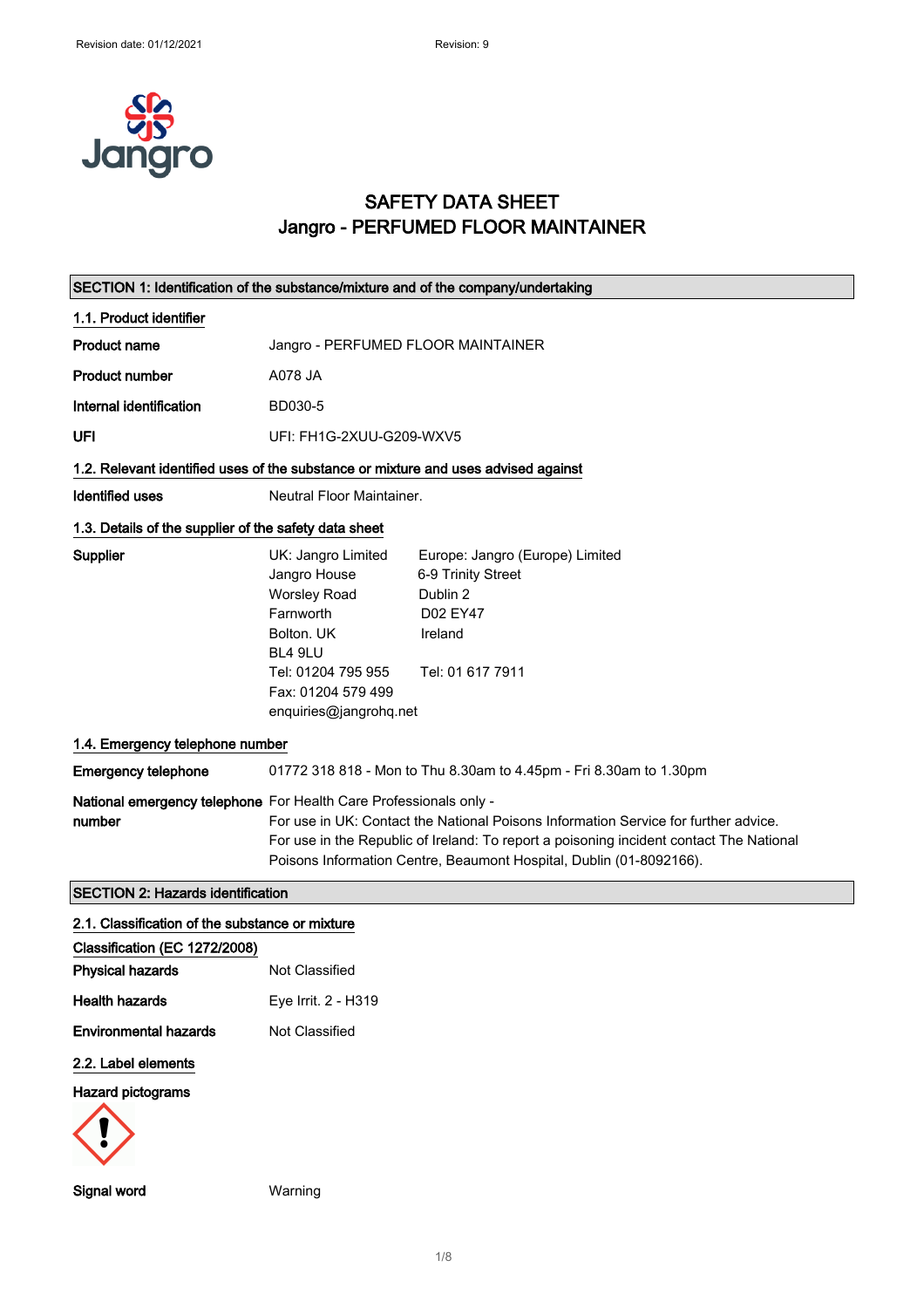| <b>Hazard statements</b>                                                | EUH208 Contains 1,2-BENZISOTHIAZOLIN-3-ONE. May produce an allergic reaction.      |  |
|-------------------------------------------------------------------------|------------------------------------------------------------------------------------|--|
|                                                                         | H319 Causes serious eye irritation.                                                |  |
| <b>Precautionary statements</b>                                         | P102 Keep out of reach of children.                                                |  |
|                                                                         | P280 Wear eye protection.                                                          |  |
|                                                                         | P301 IF SWALLOWED:                                                                 |  |
|                                                                         | P313 Get medical advice/attention.                                                 |  |
|                                                                         | P305+P351+P338 IF IN EYES: Rinse cautiously with water for several minutes. Remove |  |
|                                                                         | contact lenses, if present and easy to do. Continue rinsing.                       |  |
|                                                                         | P337+P313 If eye irritation persists: Get medical advice/attention.                |  |
|                                                                         | P501 Dispose of contents/ container in accordance with local regulations.          |  |
| Contains                                                                | ALCOHOL (C9-11) ETHOXYLATE                                                         |  |
| 2.3. Other hazards                                                      |                                                                                    |  |
| This product does not contain any substances classified as PBT or vPvB. |                                                                                    |  |
| <b>SECTION 3: Composition/information on ingredients</b>                |                                                                                    |  |
| 3.2. Mixtures                                                           |                                                                                    |  |
| ALCOHOL (C9-11) ETHOXYLATE                                              | 1-3%                                                                               |  |
|                                                                         |                                                                                    |  |

CAS number: 68439-46-3

Alternative CAS Nos 160875-66-1, 68439-45-2

#### Classification

Acute Tox. 4 - H302 Eye Dam. 1 - H318

# SODIUM (C12-14) ALKYL ETHOXY SULPHATE 1-3% CAS number: 68891-38-3 EC number: 500-234-8 REACH registration number: 01- 2119488639-16-0020 Spec Conc Limits :- Eye Dam. 1 (H318) >=30%, Eye Irrit. 2 (H319) >10% <30%, NC (Not Classified) <=10% Classification Skin Irrit. 2 - H315 Eye Dam. 1 - H318 Aquatic Chronic 3 - H412 1,2-BENZISOTHIAZOLIN-3-ONE <0.1% CAS number: 2634-33-5 EC number: 220-120-9 M factor (Acute) = 1 Spec Conc Limits :- Skin Sens. 1; H317 ≥ 0.05% EUH208 ≥ 0.005% Classification Acute Tox. 4 - H302 Skin Irrit. 2 - H315 Eye Dam. 1 - H318 Skin Sens. 1 - H317 Aquatic Acute 1 - H400 Aquatic Chronic 2 - H411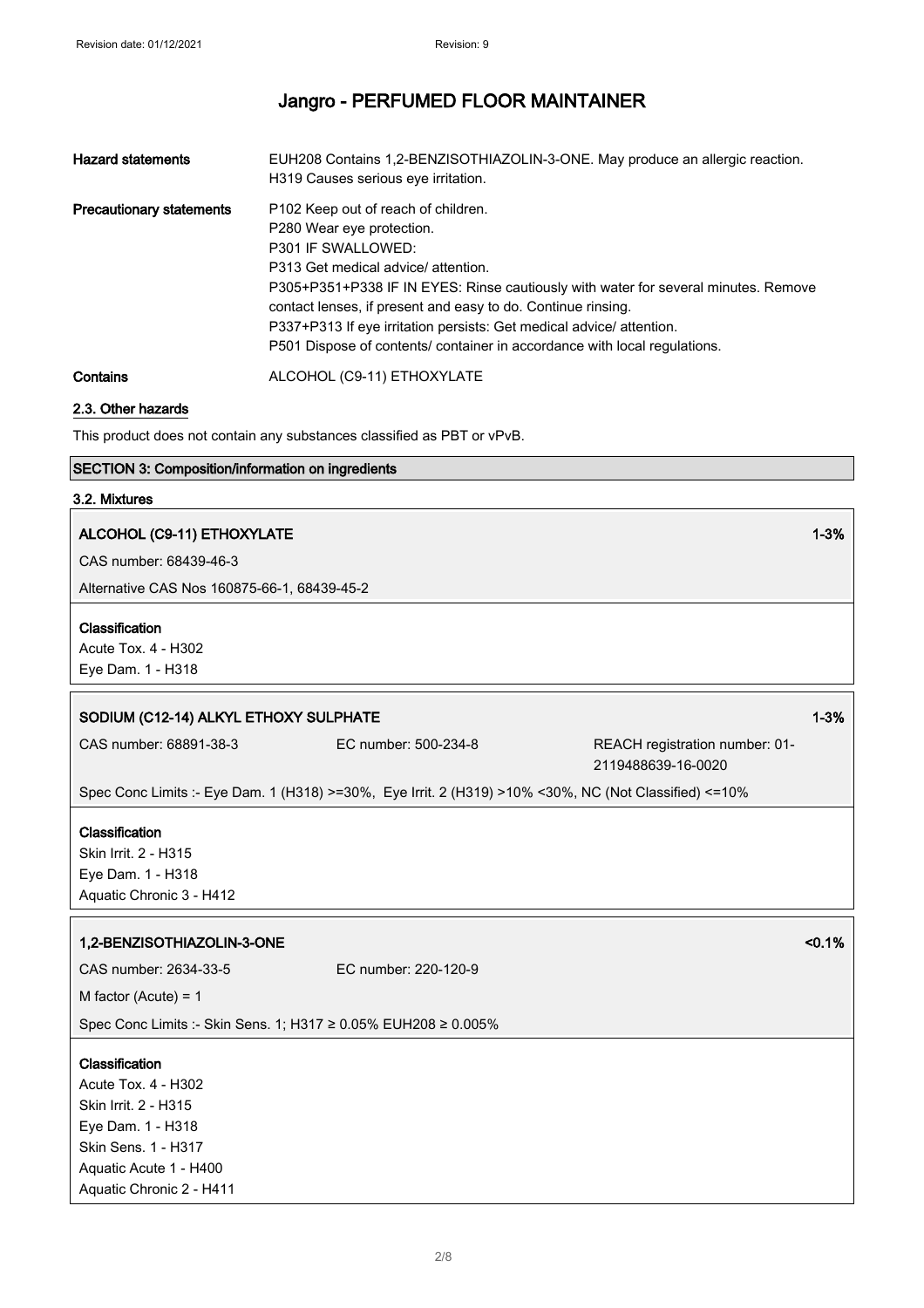The Full Text for all R-Phrases and Hazard Statements are Displayed in Section 16.

| <b>SECTION 4: First aid measures</b>                       |                                                                                                                                                                                                                                                |  |
|------------------------------------------------------------|------------------------------------------------------------------------------------------------------------------------------------------------------------------------------------------------------------------------------------------------|--|
| 4.1. Description of first aid measures                     |                                                                                                                                                                                                                                                |  |
| Inhalation                                                 | Unlikely route of exposure as the product does not contain volatile substances. If spray/mist<br>has been inhaled, proceed as follows. Move affected person to fresh air and keep warm and<br>at rest in a position comfortable for breathing. |  |
| Ingestion                                                  | Do not induce vomiting. Give plenty of water to drink. Get medical attention.                                                                                                                                                                  |  |
| <b>Skin contact</b>                                        | Wash with plenty of water.                                                                                                                                                                                                                     |  |
| Eye contact                                                | Rinse immediately with plenty of water. Remove any contact lenses and open eyelids wide<br>apart. Continue to rinse for at least 15 minutes. Get medical attention if any discomfort<br>continues.                                             |  |
|                                                            | 4.2. Most important symptoms and effects, both acute and delayed                                                                                                                                                                               |  |
| <b>General information</b>                                 | The severity of the symptoms described will vary dependent on the concentration and the<br>length of exposure.                                                                                                                                 |  |
| Inhalation                                                 | No specific symptoms known.                                                                                                                                                                                                                    |  |
| Ingestion                                                  | No specific symptoms known. But - May cause discomfort if swallowed.                                                                                                                                                                           |  |
| <b>Skin contact</b>                                        | No specific symptoms known. But prolonged or excessively repeated skin contact could lead<br>to removal of natural oils from skin.                                                                                                             |  |
| Eye contact                                                | May cause temporary eye irritation. Prolonged contact may cause redness and/or tearing.                                                                                                                                                        |  |
|                                                            | 4.3. Indication of any immediate medical attention and special treatment needed                                                                                                                                                                |  |
| Notes for the doctor                                       | Treat symptomatically.                                                                                                                                                                                                                         |  |
| <b>SECTION 5: Firefighting measures</b>                    |                                                                                                                                                                                                                                                |  |
| 5.1. Extinguishing media                                   |                                                                                                                                                                                                                                                |  |
| Suitable extinguishing media                               | The product is not flammable. Use fire-extinguishing media suitable for the surrounding fire.                                                                                                                                                  |  |
| 5.2. Special hazards arising from the substance or mixture |                                                                                                                                                                                                                                                |  |
| Specific hazards                                           | Thermal decomposition or combustion products may include the following substances:<br>Irritating gases or vapours.                                                                                                                             |  |
| 5.3. Advice for firefighters                               |                                                                                                                                                                                                                                                |  |
| Special protective equipment<br>for firefighters           | Wear positive-pressure self-contained breathing apparatus (SCBA) and appropriate protective<br>clothing.                                                                                                                                       |  |
| <b>SECTION 6: Accidental release measures</b>              |                                                                                                                                                                                                                                                |  |
|                                                            | 6.1. Personal precautions, protective equipment and emergency procedures                                                                                                                                                                       |  |
| <b>Personal precautions</b>                                | Wear eye and face protection. For personal protection, see Section 8.                                                                                                                                                                          |  |
| 6.2. Environmental precautions                             |                                                                                                                                                                                                                                                |  |
| <b>Environmental precautions</b>                           | Spillages or uncontrolled discharges into watercourses must be reported immediately to the<br>Environmental Agency or other appropriate regulatory body.                                                                                       |  |
| 6.3. Methods and material for containment and cleaning up  |                                                                                                                                                                                                                                                |  |
| Methods for cleaning up                                    | Small Spillages: Flush away spillage with plenty of water. Large Spillages: Contain spillage<br>with sand, earth or other suitable non-combustible material. Collect and place in suitable<br>waste disposal containers and seal securely.     |  |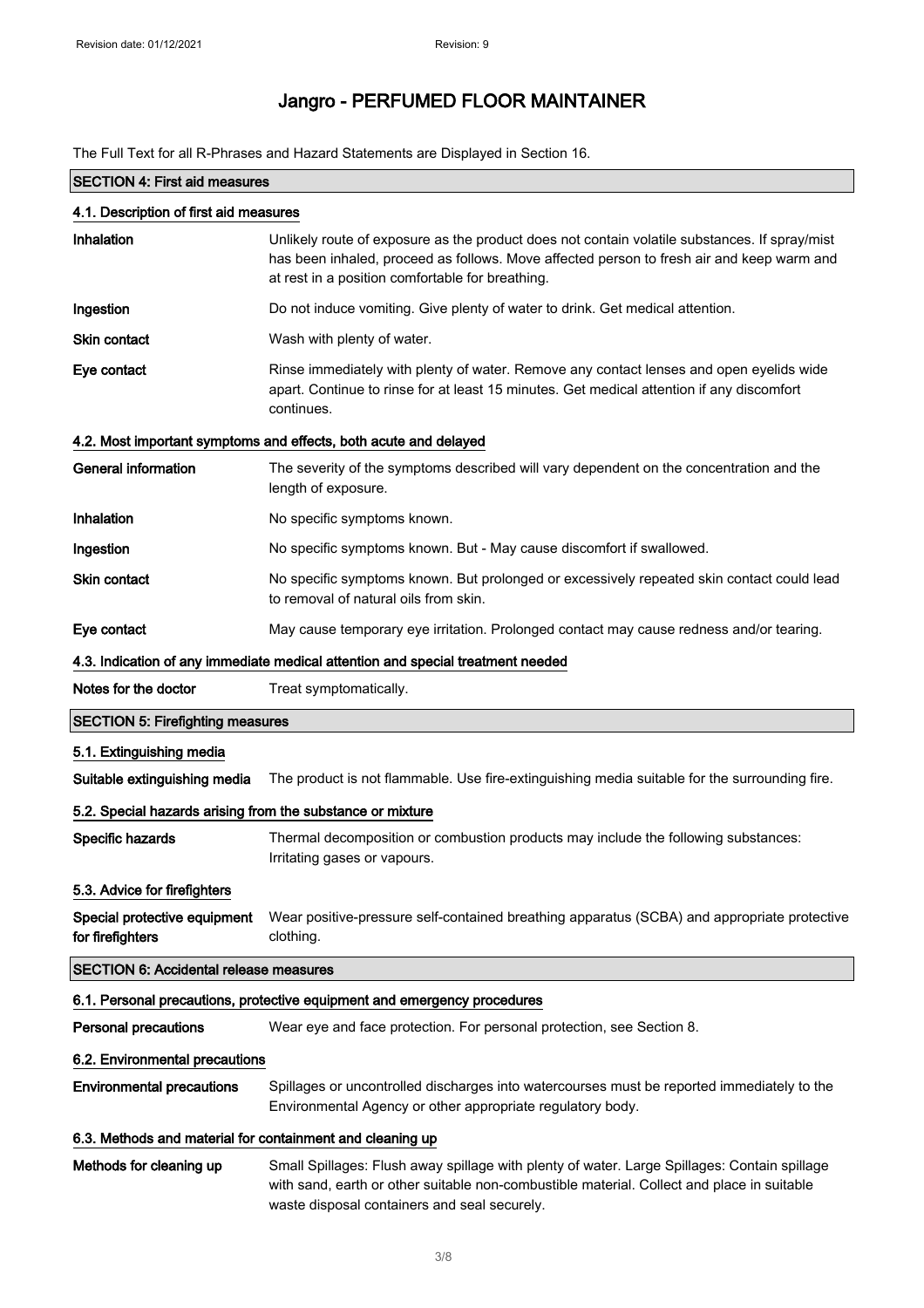#### 6.4. Reference to other sections

Reference to other sections For personal protection, see Section 8.

| <b>SECTION 7: Handling and storage</b>                     |                                                                                                                                        |  |
|------------------------------------------------------------|----------------------------------------------------------------------------------------------------------------------------------------|--|
| 7.1. Precautions for safe handling                         |                                                                                                                                        |  |
| Usage precautions                                          | Wear eye protection.                                                                                                                   |  |
|                                                            | 7.2. Conditions for safe storage, including any incompatibilities                                                                      |  |
| <b>Storage precautions</b>                                 | Keep only in the original container in a cool, well-ventilated place. Store away from the<br>following materials: Oxidising materials. |  |
| 7.3. Specific end use(s)                                   |                                                                                                                                        |  |
| Specific end use(s)                                        | The identified uses for this product are detailed in Section 1.2.                                                                      |  |
| Usage description                                          | See Product Information Sheet & Label for detailed use of this product.                                                                |  |
| SECTION 8: Exposure controls/Personal protection           |                                                                                                                                        |  |
| 8.1. Control parameters                                    |                                                                                                                                        |  |
| Ingredient comments                                        | No exposure limits known for ingredient(s).                                                                                            |  |
| 8.2. Exposure controls                                     |                                                                                                                                        |  |
| Protective equipment                                       |                                                                                                                                        |  |
|                                                            |                                                                                                                                        |  |
| Appropriate engineering<br>controls                        | Not relevant.                                                                                                                          |  |
| Eye/face protection                                        | Wear eye protection.                                                                                                                   |  |
| Hand protection                                            | No specific hand protection recommended. For prolonged or repeated skin contact use<br>suitable protective gloves.                     |  |
| Other skin and body<br>protection                          | None required.                                                                                                                         |  |
| <b>Respiratory protection</b>                              | Respiratory protection not required.                                                                                                   |  |
| <b>SECTION 9: Physical and chemical properties</b>         |                                                                                                                                        |  |
| 9.1. Information on basic physical and chemical properties |                                                                                                                                        |  |
| Appearance                                                 | Liquid.                                                                                                                                |  |
| Colour                                                     | Opaque Pink.                                                                                                                           |  |
| Odour                                                      | Floral.                                                                                                                                |  |
| pH                                                         | pH (concentrated solution): 10.0                                                                                                       |  |
| <b>Melting point</b>                                       | $-1^{\circ}C$                                                                                                                          |  |
| Initial boiling point and range                            | 101°C @ 760 mm Hg                                                                                                                      |  |
| Flash point                                                | Boils without flashing.                                                                                                                |  |
| <b>Relative density</b>                                    | 1.004 @ 20°C                                                                                                                           |  |
| Solubility(ies)                                            | Soluble in water.                                                                                                                      |  |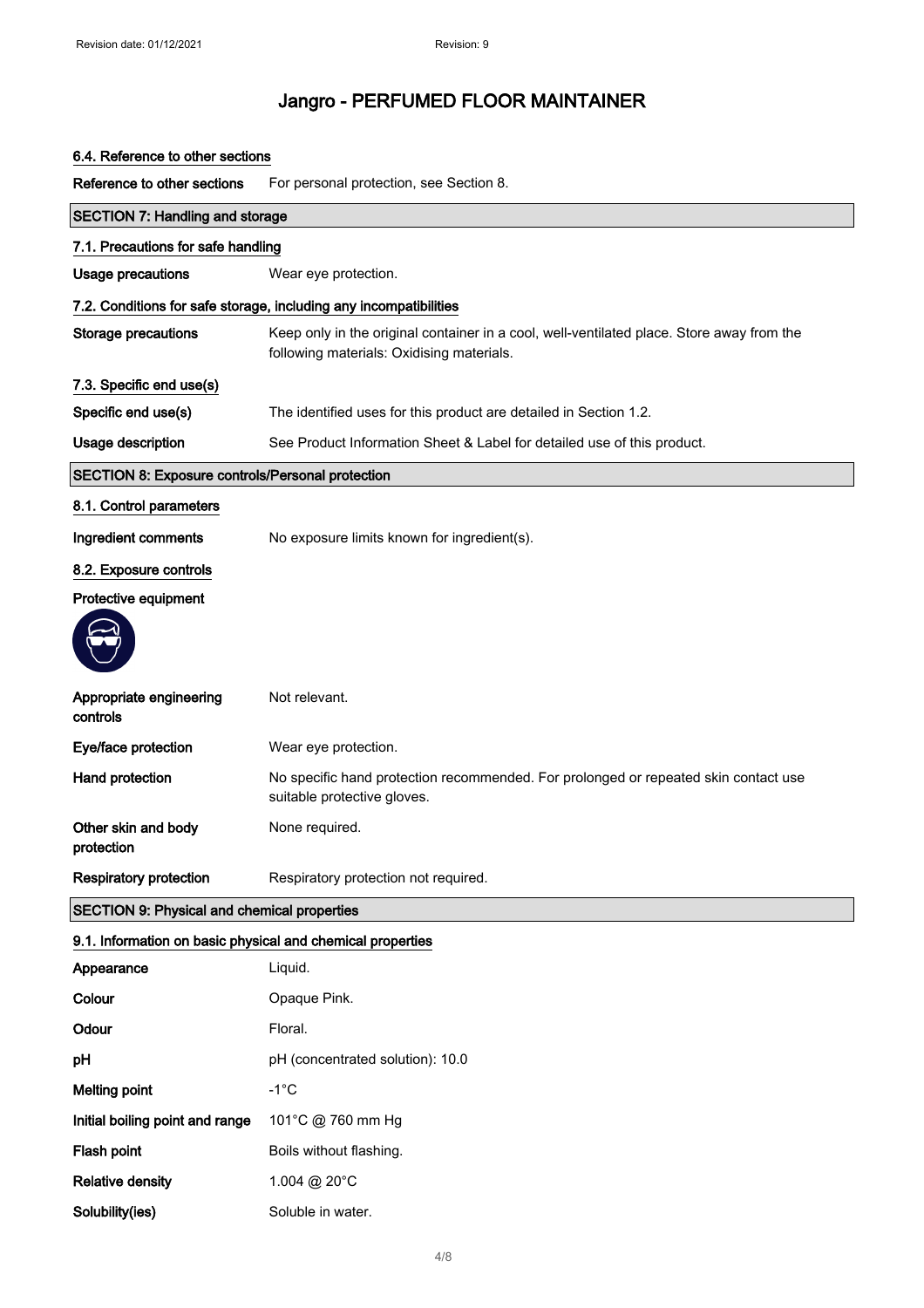| 9.2. Other information                                  |                                                                                                                                                                                                                                                                                          |  |
|---------------------------------------------------------|------------------------------------------------------------------------------------------------------------------------------------------------------------------------------------------------------------------------------------------------------------------------------------------|--|
| Other information                                       | Not available.                                                                                                                                                                                                                                                                           |  |
| <b>SECTION 10: Stability and reactivity</b>             |                                                                                                                                                                                                                                                                                          |  |
| 10.1. Reactivity                                        |                                                                                                                                                                                                                                                                                          |  |
| Reactivity                                              | There are no known reactivity hazards associated with this product.                                                                                                                                                                                                                      |  |
| 10.2. Chemical stability                                |                                                                                                                                                                                                                                                                                          |  |
| <b>Stability</b>                                        | No particular stability concerns.                                                                                                                                                                                                                                                        |  |
| 10.3. Possibility of hazardous reactions                |                                                                                                                                                                                                                                                                                          |  |
| Possibility of hazardous<br>reactions                   | See sections 10.1, 10.4 & 10.5                                                                                                                                                                                                                                                           |  |
| 10.4. Conditions to avoid                               |                                                                                                                                                                                                                                                                                          |  |
| <b>Conditions to avoid</b>                              | There are no known conditions that are likely to result in a hazardous situation.                                                                                                                                                                                                        |  |
| 10.5. Incompatible materials                            |                                                                                                                                                                                                                                                                                          |  |
| Materials to avoid                                      | No specific material or group of materials is likely to react with the product to produce a<br>hazardous situation.                                                                                                                                                                      |  |
| 10.6. Hazardous decomposition products                  |                                                                                                                                                                                                                                                                                          |  |
| Hazardous decomposition<br>products                     | No known hazardous decomposition products.                                                                                                                                                                                                                                               |  |
| <b>SECTION 11: Toxicological information</b>            |                                                                                                                                                                                                                                                                                          |  |
| 11.1. Information on toxicological effects              |                                                                                                                                                                                                                                                                                          |  |
| <b>Toxicological effects</b>                            | We have not carried out any animal testing for this product. Any ATE figures quoted below are<br>from Toxicity Classifications that have been carried out using ATE (Acute Toxicity Estimate)<br>Calculation Method using LD50 or ATE figures provided by the Raw Material Manufacturer. |  |
| Other health effects                                    | Low oral toxicity, but ingestion may cause irritation of the gastro-intestinal tract.                                                                                                                                                                                                    |  |
| Acute toxicity - oral<br>Notes (oral LD <sub>50</sub> ) | Based on available data the classification criteria are not met.                                                                                                                                                                                                                         |  |
| ATE oral (mg/kg)                                        | 25,000.0                                                                                                                                                                                                                                                                                 |  |
| <b>SECTION 12: Ecological information</b>               |                                                                                                                                                                                                                                                                                          |  |
| Ecotoxicity                                             | Not regarded as dangerous for the environment.                                                                                                                                                                                                                                           |  |
| 12.1. Toxicity                                          |                                                                                                                                                                                                                                                                                          |  |
| <b>Toxicity</b>                                         | We have not carried out any Aquatic testing, therefore we have no Aquatic Toxicity Data<br>specifically for this product. The Aquatic Toxicity Data, where provided by the raw material<br>manufacturer for ingredients with aquatic toxicity, can be made available on request.         |  |
| 12.2. Persistence and degradability                     |                                                                                                                                                                                                                                                                                          |  |
| Persistence and degradability                           | The surfactant(s) contained in this product complies(comply) with the biodegradability criteria<br>as laid down in Regulation (EC) No. 648/2004 on detergents. and UK Regulation: SI 2020 No.<br>1617 "The Detergents (Amendment) (EU Exit) Regulations 2020".                           |  |
| 12.3. Bioaccumulative potential                         |                                                                                                                                                                                                                                                                                          |  |
| Bioaccumulative potential                               | The product does not contain any substances expected to be bioaccumulating.                                                                                                                                                                                                              |  |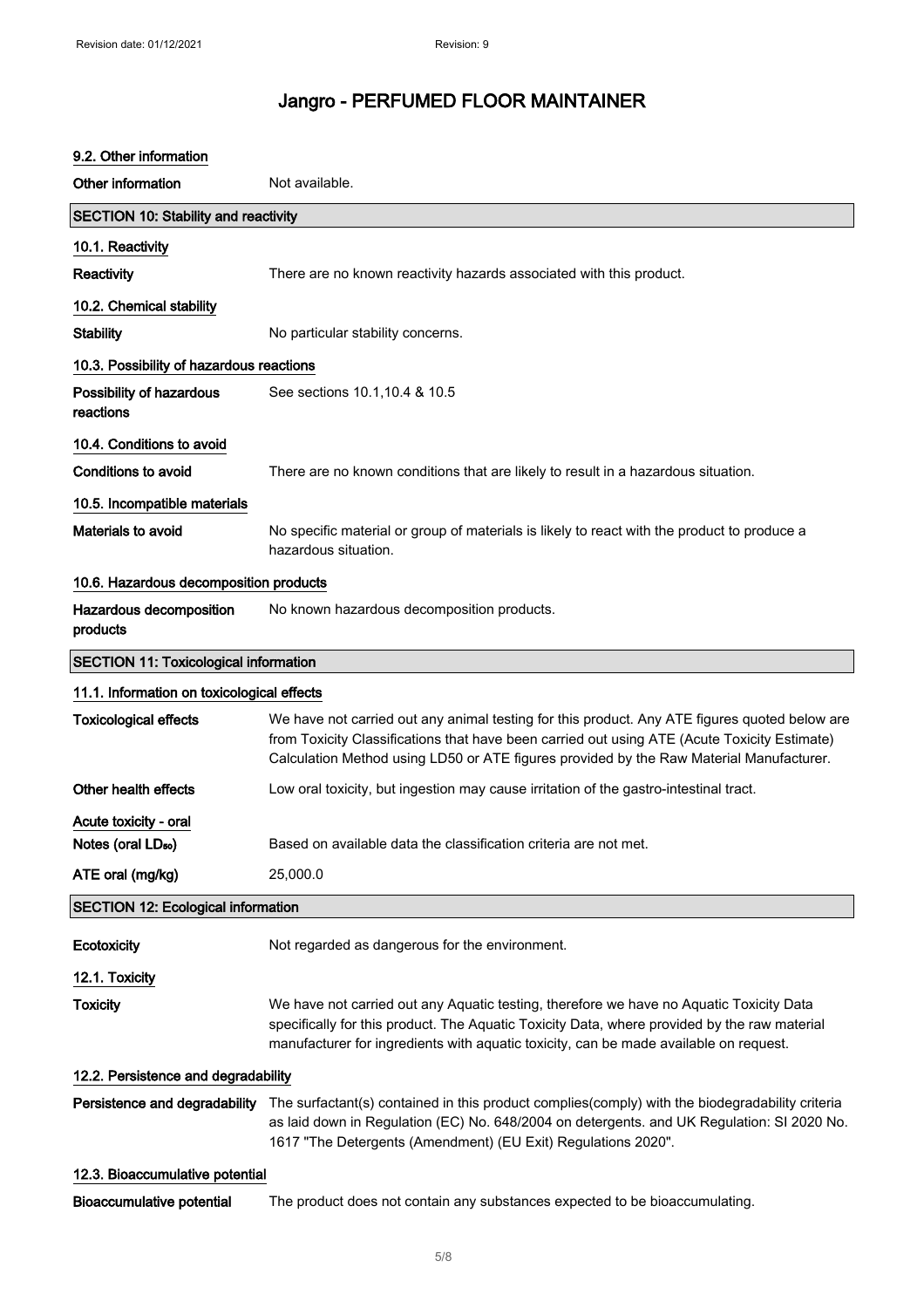## 12.4. Mobility in soil Mobility **Mobility** Not known. 12.5. Results of PBT and vPvB assessment Results of PBT and vPvB assessment This product does not contain any substances classified as PBT or vPvB. 12.6. Other adverse effects Other adverse effects Not known. SECTION 13: Disposal considerations 13.1. Waste treatment methods Disposal methods Discharge used solutions to drain. Small amounts (less than 5 Litres) of unwanted product may be flushed with water to sewer. Larger volumes must be sent for disposal by approved waste contractor. Rinse out empty container with water and consign to normal waste. SECTION 14: Transport information General **General** Not classified for Transport. 14.1. UN number Not applicable. 14.2. UN proper shipping name Not applicable. 14.3. Transport hazard class(es) Not regulated. 14.4. Packing group Not applicable. 14.5. Environmental hazards Environmentally hazardous substance/marine pollutant No. 14.6. Special precautions for user Not applicable. 14.7. Transport in bulk according to Annex II of MARPOL and the IBC Code Transport in bulk according to Not applicable. Annex II of MARPOL 73/78 and the IBC Code SECTION 15: Regulatory information 15.1. Safety, health and environmental regulations/legislation specific for the substance or mixture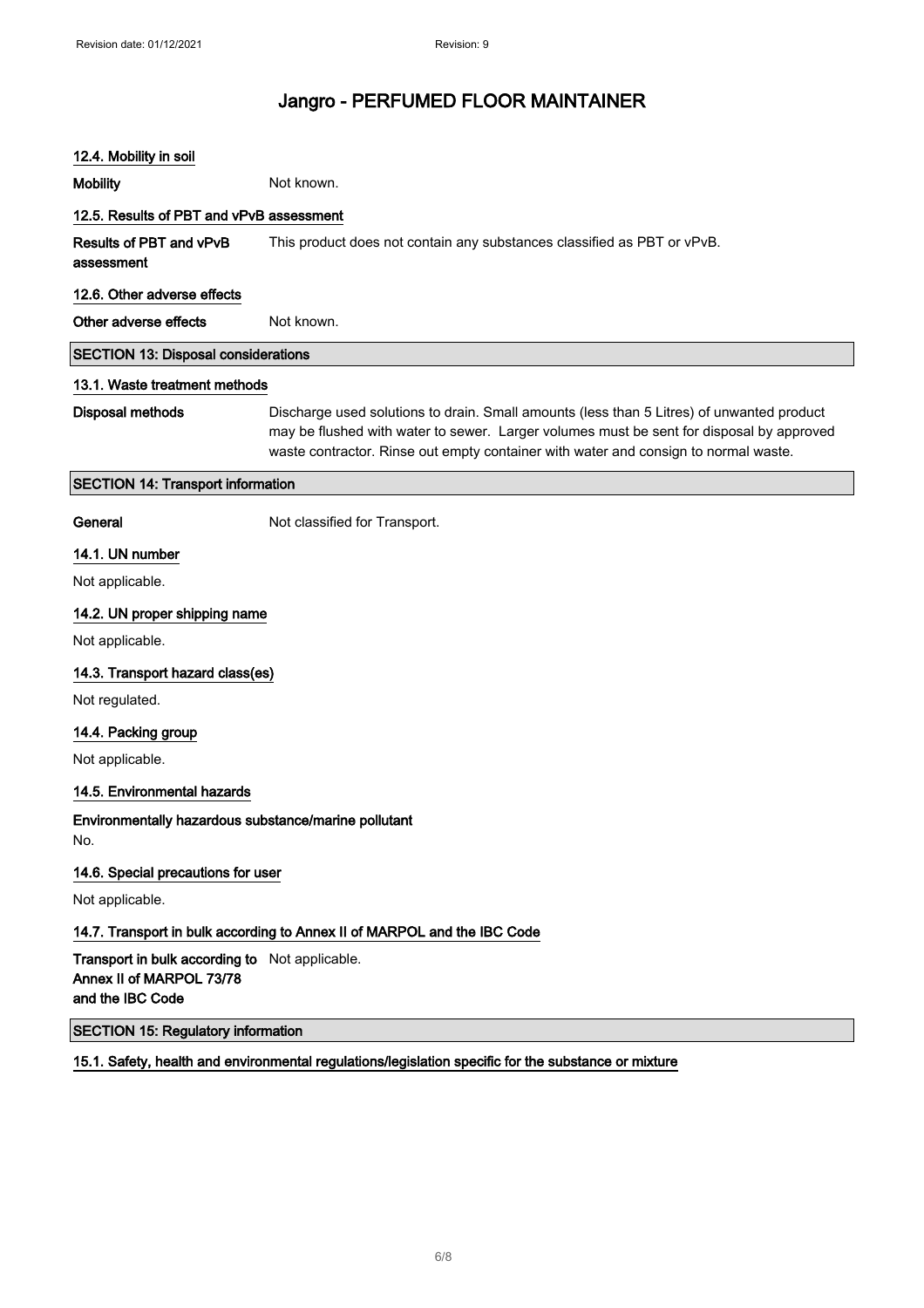EU legislation Safety Data Sheet prepared in accordance with EU Regulation: "REACH Commission Regulation (EU) No 2015/830 (which amends Regulation (EC) No 453/2010 & 1907/2006)." and UK Regulation: "SI 2020 No. 1577 - The REACH etc. (Amendment etc.) (EU Exit) Regulations 2020.". The product is as classified under - EU GHS: CLP - "Regulation (EC) No 1272/2008 classification, labelling & packaging of substances & mixtures." and UK GHS: "SI 2020 No. 1567 - The Chemicals (Health and Safety) and Genetically Modified Organisms (Contained Use) (Amendment etc.) (EU Exit) Regulations 2020.". Ingredients are listed with classification under - EU GHS: CLP - "Regulation (EC) No 1272/2008 classification, labelling & packaging of substances & mixtures." and UK GHS: "SI 2020 No. 1567 - The Chemicals (Health and Safety) and Genetically Modified Organisms (Contained Use) (Amendment etc.) (EU Exit) Regulations 2020.".

#### 15.2. Chemical safety assessment

No chemical safety assessment has been carried out as not applicable as this product is a mixture.

#### SECTION 16: Other information

| Abbreviations and acronyms<br>used in the safety data sheet                   | PBT: Persistent, Bioaccumulative and Toxic substance.<br>vPvB: Very Persistent and Very Bioaccumulative.<br>ATE: Acute Toxicity Estimate.<br>REACH: Registration, Evaluation, Authorisation and Restriction of Chemicals Regulation<br>(EC) No 1907/2006.<br>GHS: Globally Harmonized System.<br>Spec Conc Limits = Specific Concentration Limits. |
|-------------------------------------------------------------------------------|----------------------------------------------------------------------------------------------------------------------------------------------------------------------------------------------------------------------------------------------------------------------------------------------------------------------------------------------------|
| <b>Classification abbreviations</b><br>and acronyms                           | Acute Tox. = Acute toxicity<br>Aquatic Acute = Hazardous to the aquatic environment (acute)<br>Eye Dam. = Serious eye damage<br>Eye Irrit. = Eye irritation<br>Skin Irrit. = Skin irritation<br>Skin Sens. = Skin sensitisation<br>NC (Not Classified)                                                                                             |
| Key literature references and<br>sources for data                             | Material Safety Data Sheet, Miscellaneous manufacturers. CLP Class - Table 3.1 List of<br>harmonised classification and labelling of hazardous substances. ECHA - C&L Inventory<br>database.                                                                                                                                                       |
| <b>Classification procedures</b><br>according to Regulation (EC)<br>1272/2008 | Calculation Method.                                                                                                                                                                                                                                                                                                                                |
| <b>Revision comments</b>                                                      | SDS re-issued after a 3 year old SDS Review.                                                                                                                                                                                                                                                                                                       |
| <b>Revision date</b>                                                          | 01/12/2021                                                                                                                                                                                                                                                                                                                                         |
| <b>Revision</b>                                                               | 9                                                                                                                                                                                                                                                                                                                                                  |
| <b>SDS</b> status                                                             | The Hazard Statements listed below in this Section No 16 relate to the Raw Materials<br>(Ingredients) in the Product (as listed in Section 3) and NOT the product itself. For the Hazard<br>Statements relating to this Product see Section 2.                                                                                                     |